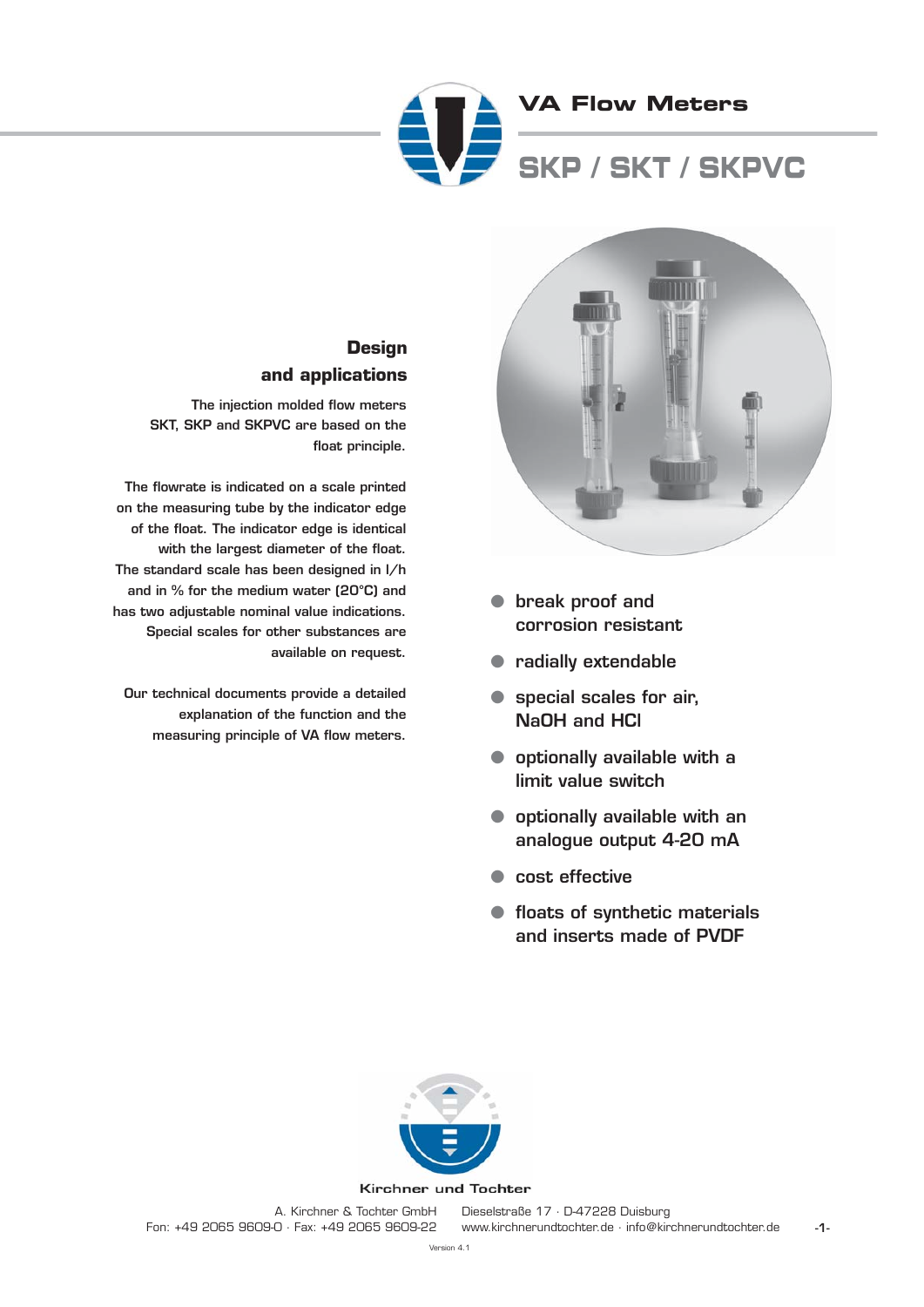## **VA Flow Meters**

# **SKP / SKT / SKPVC**



## **Types**

| Design          |                                        |
|-----------------|----------------------------------------|
| <b>SKT</b>      | Measuring tube made of Trogamide       |
| SKP / SKP k     | Measuring tube made of<br>Polysulphone |
| SKPVC / SKPVC k | Measuring tube made of PVC             |

## **Technical data**

| Level of nominal<br>pressure of the armature | PN 10 at 20 °C                                                                                                                                                                                            |
|----------------------------------------------|-----------------------------------------------------------------------------------------------------------------------------------------------------------------------------------------------------------|
| Operating temperature                        | Polyvinyl chloride: 0 to 40 °C<br>Trogamid: 0 to 60 °C<br>Polysulfon: 0 to 100 °C                                                                                                                         |
| Measuring range                              | 1:10                                                                                                                                                                                                      |
| Accuracy                                     | 4 acc. to VDI/VDE 3513, sheet 2                                                                                                                                                                           |
| Special scales                               | See separate table                                                                                                                                                                                        |
| Connection                                   | Glued socket acc. to DIN 8063.<br>optionally thread acc. to DIN 228 T 1<br>Pipe fittings with female thread<br>acc. to ISO 7-1.<br>welded sleeve / butt welded nipple<br>acc. to DIN / ISO (PP, PVDF, PE) |

#### **Materials**

|                                 | <b>SKT</b>                                                                                                         | SKP/<br>SKP k | SKPVC /<br><b>SKPVC k</b> |  |
|---------------------------------|--------------------------------------------------------------------------------------------------------------------|---------------|---------------------------|--|
| Measuring tube                  | Trogamide                                                                                                          | Polysulphone  | Polyvinyl chloride        |  |
| <b>Float</b>                    | PVDF red<br>1.4571 for DN 65 8.000 - 60.000 l/h                                                                    |               |                           |  |
| <b>Float</b><br>receptacles     | <b>PVDF</b>                                                                                                        |               |                           |  |
| Fittings and<br>insertion parts | PVC-Glued socket<br>optionally PP-, PVDF-, PE-Welded sleeve / butt<br>welded nipple, malleable casting, Zn, 1.4571 |               |                           |  |
| Gaskets                         | EPDM, optionally Perbunan (SKT, SKP, SKP k,<br><b>SKPVC k)</b><br><b>FPM (SKPVC)</b>                               |               |                           |  |
| Guiding rod                     | Peek (from DN 50 - 1.500 - 15.000 I/h)<br>1.4571 DN 65 - 8.000 - 60.000 l/h                                        |               |                           |  |

#### **Maße**

| SKT / SKP / SKPVC |         |     |     |     |    |     |
|-------------------|---------|-----|-----|-----|----|-----|
| <b>DN</b>         | G       |     |     |     | Ød | ØD  |
| 25                | 1 $1/2$ | 335 | 341 | 385 | 32 | 60  |
| 32                | 2       | 335 | 341 | 393 | 40 | 72  |
| 40                | 21/4    | 335 | 341 | 403 | 50 | 83  |
| 50                | 23/4    | 335 | 341 | 417 | 63 | 103 |
| 65                | 31/2    | 335 | 341 | 429 | 75 | 122 |

| SKP k / SKPVC k |      |     |     |     |    |    |
|-----------------|------|-----|-----|-----|----|----|
| <b>DN</b>       | G    |     |     |     | Ød | ØD |
| 10              | 3/4  | 165 | 171 | 199 | 16 | 35 |
| 15              |      | 185 | 191 | 223 | 20 | 43 |
| 25              | 11/2 | onq | 206 | 250 | 32 | ĥП |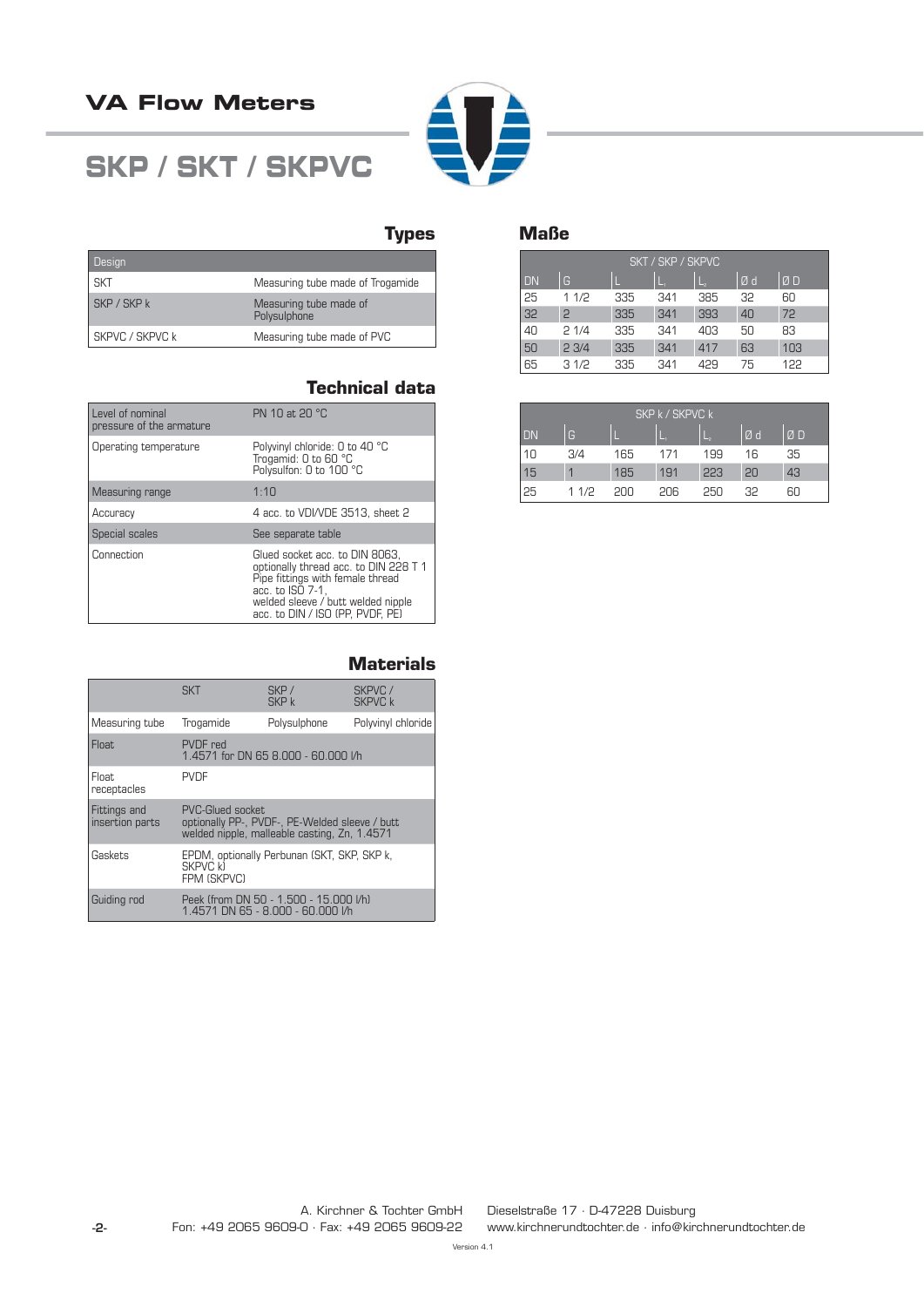

## **Measuring ranges**

| DN<br>SKT, SKP and SKPVC   I/h H <sub>2</sub> O | Measuring range         |                                                                                                           | <b>Pressure loss</b><br>in mbar | DN<br><b>SKP k / SKPVC k</b> | Measuring range<br>$ V h H2$ O |                                                                                                              |                            | <b>Pressure loss</b><br>in mbar |
|-------------------------------------------------|-------------------------|-----------------------------------------------------------------------------------------------------------|---------------------------------|------------------------------|--------------------------------|--------------------------------------------------------------------------------------------------------------|----------------------------|---------------------------------|
| 25                                              | 50<br>100               | 500<br>$\sim$<br>1000<br>$\sim$                                                                           | 23                              | 10                           | 1,5<br>2,5<br>5<br>10          | $\overline{\phantom{a}}$<br>$\overline{\phantom{a}}$<br>$\overline{\phantom{a}}$<br>$\overline{\phantom{a}}$ | 15<br>25<br>50<br>100      | 4,6                             |
| 32                                              | 150<br>250              | 1.500<br>$\sim$<br>2.500<br>$\sim$                                                                        | 23                              |                              |                                |                                                                                                              |                            |                                 |
| 40                                              | 200<br>300<br>600       | 2.000<br>$\sim$<br>3.000<br>$\sim$<br>6.000<br>$\sim$                                                     | 25                              | 15                           | 8<br>15<br>20                  | $\overline{\phantom{a}}$<br>$\sim$<br>$\bar{a}$                                                              | 80<br>150<br>200           | 4,5                             |
| 50                                              | 600<br>1.000<br>1.500   | 6.000<br>$\sim$<br>10,000<br>$\sim$<br>$15.000$ <sup>11</sup><br>$\sim$                                   | 25<br>29                        | 25                           | 15<br>30<br>50<br>100          | ٠<br>$\overline{\phantom{a}}$<br>$\overline{\phantom{a}}$<br>٠                                               | 150<br>300<br>500<br>1.000 | 6                               |
| 65                                              | 2.000<br>3.000<br>8.000 | $20.000$ <sup>11</sup><br>$\sim$<br>$30.000$ <sup>11</sup><br>$\bar{a}$<br>60.000 <sup>2)</sup><br>$\sim$ | 46<br>48                        |                              |                                |                                                                                                              |                            |                                 |

Measuring ranges for other substances and operating conditions on request<br><sup>1)</sup> with guiding rod (made of Peek)<br><sup>2)</sup> with guiding rod (made of 1.4571)

Dieselstraße 17 · D-47228 Duisburg www.kirchnerundtochter.de · info@kirchnerundtochter.de A. Kirchner & Tochter GmbH Fon: +49 2065 9609-0 · Fax: +49 2065 9609-22

**-3 -**